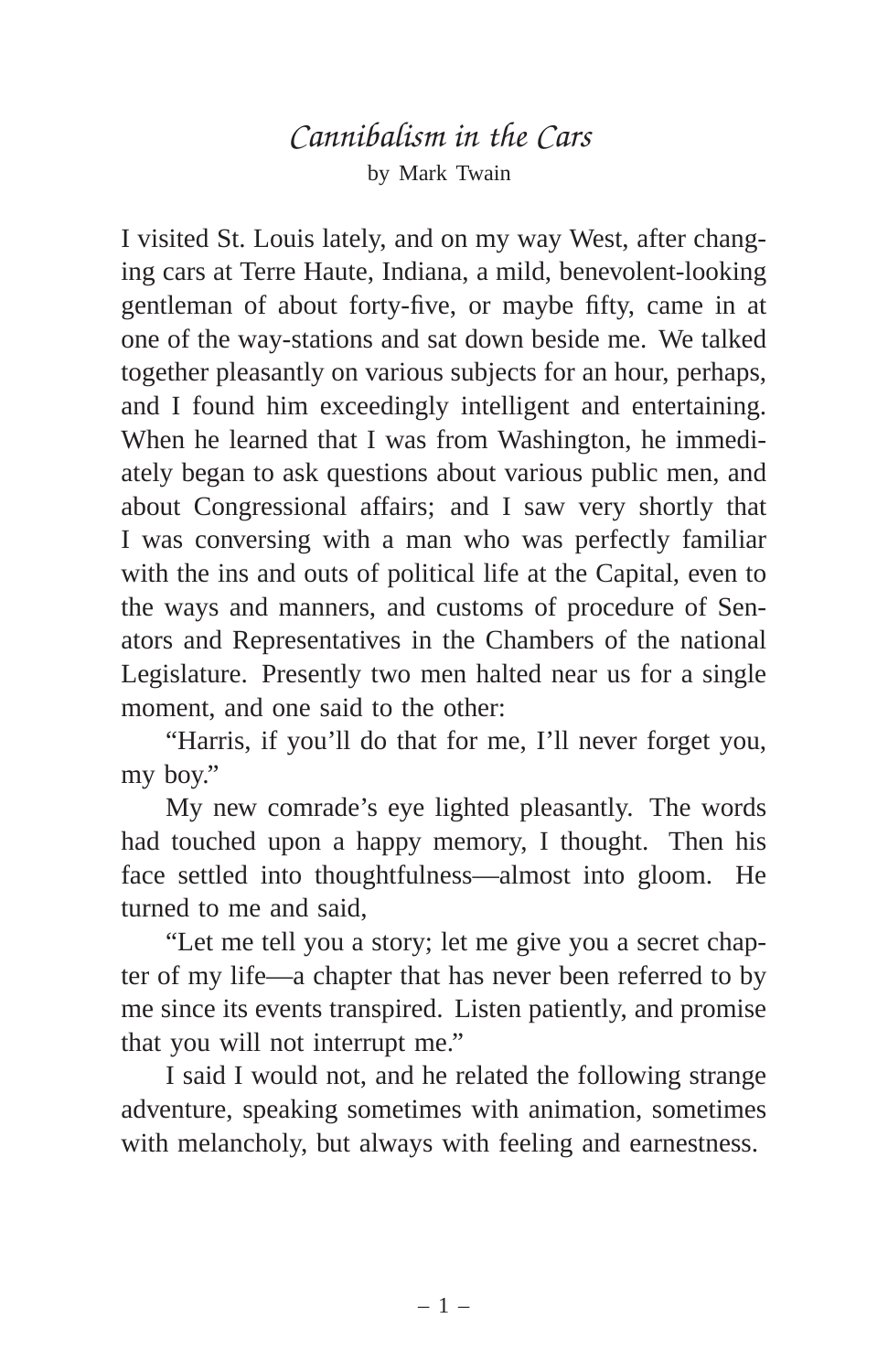## THE STRANGER'S NARRATIVE

"On the 19th of December, 1853, I started from St. Louis on the evening train bound for Chicago. There were only twenty-four passengers, all told. There were no ladies and no children. We were in excellent spirits, and pleasant acquaintanceships were soon formed. The journey bade fair to be a happy one; and no individual in the party, I think, had even the vaguest presentiment of the horrors we were soon to undergo.

"At 11PM it began to snow hard. Shortly after leaving the small village of Welden, we entered upon that tremendous prairie solitude that stretches its leagues on leagues of houseless dreariness far away toward the jubilee Settlements. The winds, unobstructed by trees or hills, or even vagrant rocks, whistled fiercely across the level desert, driving the falling snow before it like spray from the crested waves of a stormy sea. The snow was deepening fast; and we knew, by the diminished speed of the train, that the engine was plowing through it with steadily increasing difficulty. Indeed, it almost came to a dead halt sometimes, in the midst of great drifts that piled themselves like colossal graves across the track. Conversation began to flag. Cheerfulness gave place to grave concern. The possibility of being imprisoned in the snow, on the bleak prairie, fifty miles from any house, presented itself to every mind, and extended its depressing influence over every spirit.

"At two o'clock in the morning I was aroused out of an uneasy slumber by the ceasing of all motion about me. The appalling truth flashed upon me instantly—we were captives in a snow-drift! 'All hands to the rescue!' Every man sprang to obey. Out into the wild night, the pitchy darkness, the billowy snow, the driving storm, every soul leaped, with the consciousness that a moment lost now might bring destruction to us all. Shovels, hands, boards—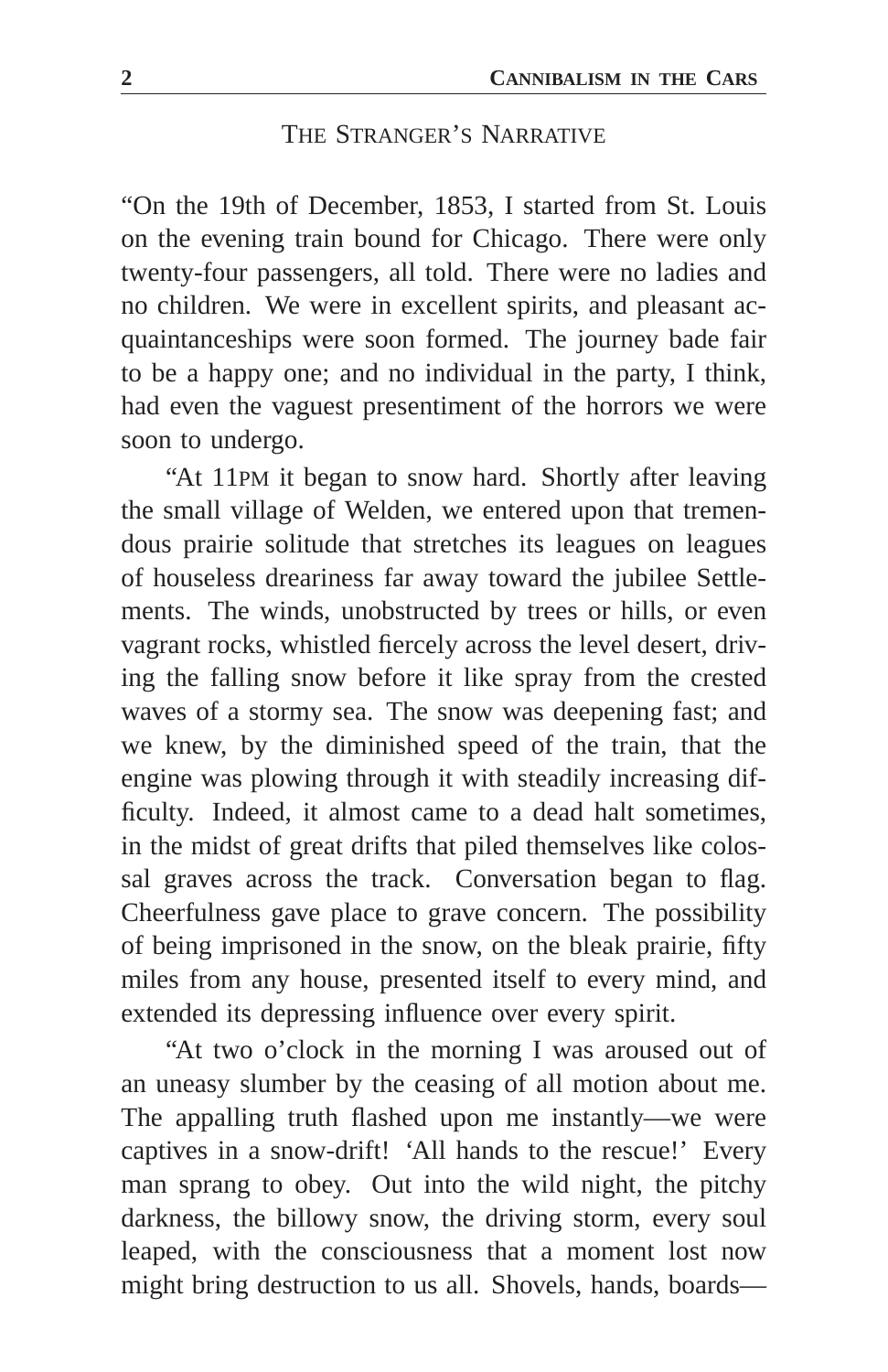anything, everything that could displace snow, was brought into instant requisition. It was a weird picture, that small company of frantic men fighting the banking snows, half in the blackest shadow and half in the angry light of the locomotive's reflector.

"One short hour sufficed to prove the utter uselessness of our efforts. The storm barricaded the track with a dozen drifts while we dug one away. And worse than this, it was discovered that the last grand charge the engine had made upon the enemy had broken the fore-and-aft shaft of the driving-wheel! With a free track before us we should still have been helpless. We entered the car wearied with labor, and very sorrowful. We gathered about the stoves, and gravely canvassed our situation. We had no provisions whatever—in this lay our chief distress. We could not freeze, for there was a good supply of wood in the tender. This was our only comfort. The discussion ended at last in accepting the disheartening decision of the conductor, *viz.*, that it would be death for any man to attempt to travel fifty miles on foot through snow like that. We could not send for help, and even if we could it would not come. We must submit, and await, as patiently as we might, succor or starvation! I think the stoutest heart there felt a momentary chill when those words were uttered.

"Within the hour conversation subsided to a low murmur here and there about the car, caught fitfully between the rising and falling of the blast; the lamps grew dim; and the majority of the castaways settled themselves among the flickering shadows to think—to forget the present, if they could—to sleep, if they might.

"The eternal night—it surely seemed eternal to us wore its lagging hours away at last, and the cold gray dawn broke in the east. As the light grew stronger the passengers began to stir and give signs of life, one after another, and each in turn pushed his slouched hat up from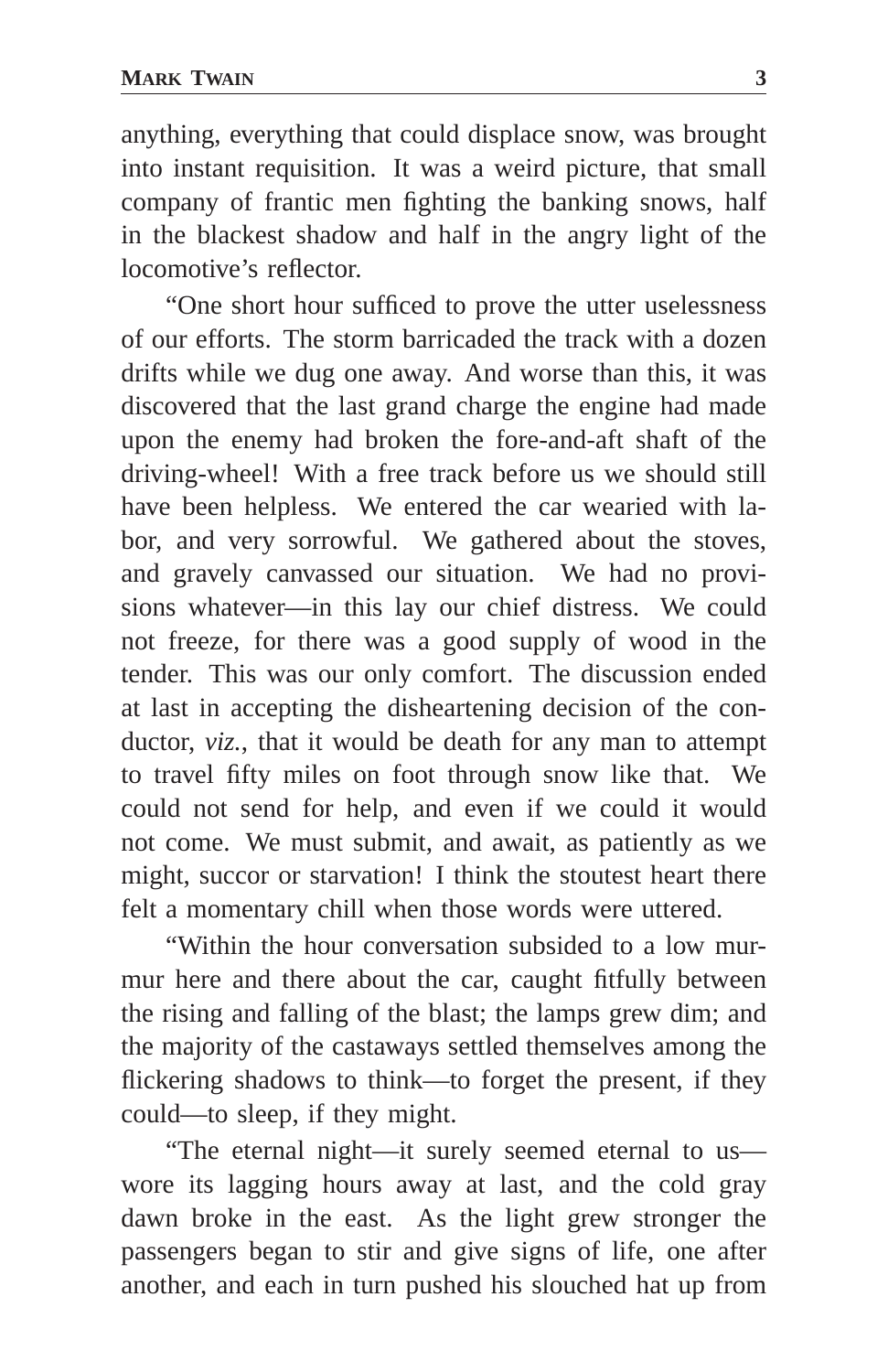his forehead, stretched his stiffened limbs, and glanced out of the windows upon the cheerless prospect. It was cheerless, indeed!—not a living thing visible anywhere, not a human habitation; nothing but a vast white desert; uplifted sheets of snow drifting hither and thither before the wind a world of eddying flakes shutting out the firmament above.

"All day we moped about the cars, saying little, thinking much. Another lingering dreary night—and hunger.

"Another dawning—another day of silence, sadness, wasting hunger, hopeless watching for succor that could not come. A night of restless slumber, filled with dreams of feasting—wakings distressed with the gnawings of hunger.

"The fourth day came and went—and the fifth! Five days of dreadful imprisonment! A savage hunger looked out at every eye. There was in it a sign of awful import the foreshadowing of a something that was vaguely shaping itself in every heart—a something which no tongue dared yet to frame into words.

"The sixth day passed—the seventh dawned upon as gaunt and haggard and hopeless a company of men as ever stood in the shadow of death. It must out now! That thing which had been growing up in every heart was ready to leap from every lip at last! Nature had been taxed to the utmost—she must yield. RICHARD H. GASTON of Minnesota, tall, cadaverous, and pale, rose up. All knew what was coming. All prepared—every emotion, every semblance of excitement was smothered—only a calm, thoughtful seriousness appeared in the eyes that were lately so wild.

" 'Gentlemen: It cannot be delayed longer! The time is at hand! We must determine which of us shall die to furnish food for the rest!'

"MR. JOHN J. WILLIAMS of Illinois rose and said: 'Gentlemen—I nominate the Rev. James Sawyer of Tennessee.'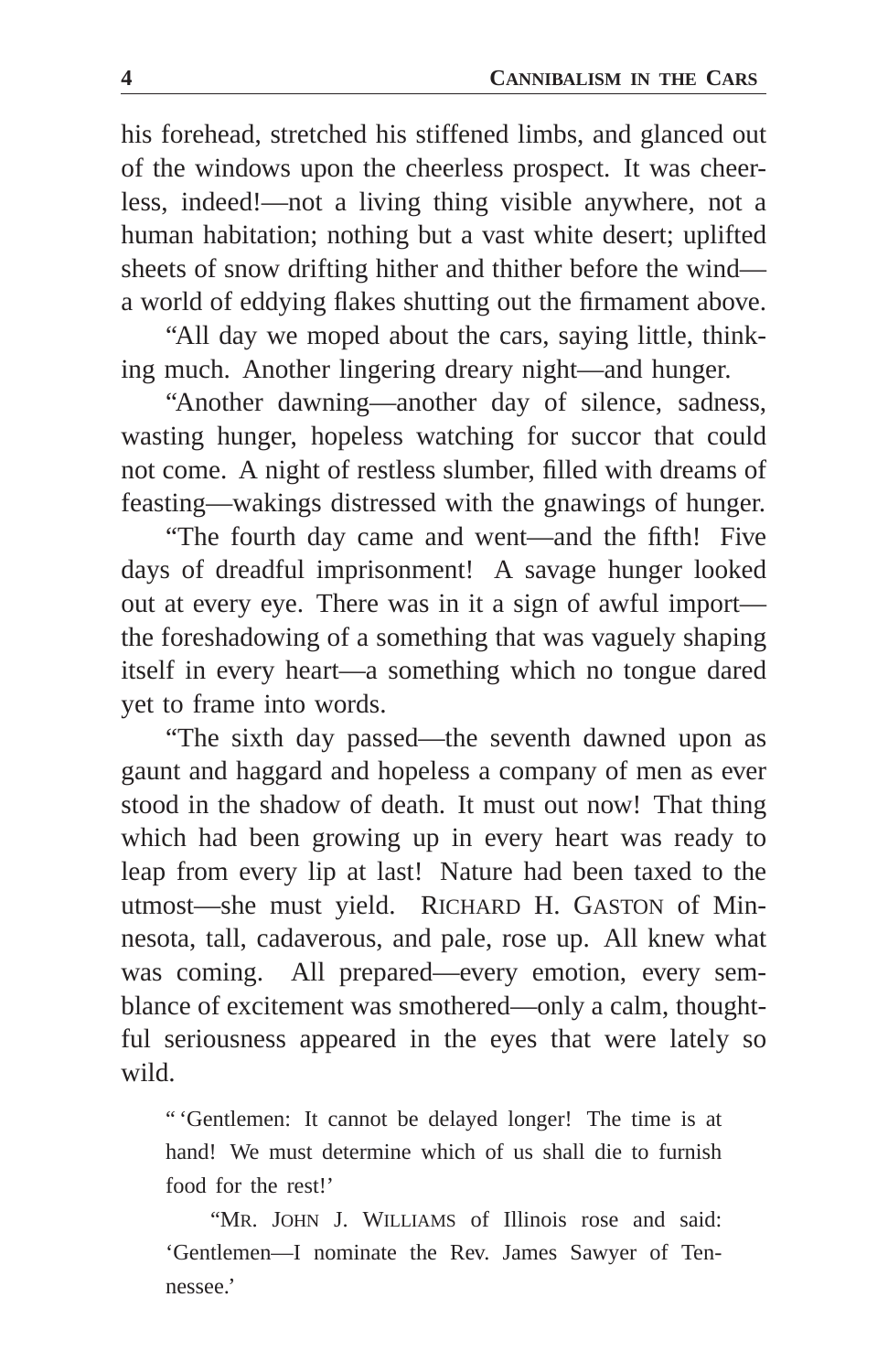"MR. Wm. R. ADAMS of Indiana said: 'I nominate Mr. Daniel Slote of New York.'

"MR. CHARLES J. LANGDON: 'I nominate Mr. Samuel A. Bowen of St. Louis.'

"MR. SLOTE: 'Gentlemen—I desire to decline in favor of Mr. John A. Van Nostrand, Jun., of New Jersey.'

"MR. GASTON: 'If there be no objection, the gentleman's desire will be acceded to.'

"MR. VAN NOSTRAND objecting, the resignation of Mr. Slote was rejected. The resignations of Messrs. Sawyer and Bowen were also offered, and refused upon the same grounds.

"MR. A. L. BASCOM of Ohio: 'I move that the nominations now close, and that the House proceed to an election by ballot.'

"MR. SAWYER: 'Gentlemen—I protest earnestly against these proceedings. They are, in every way, irregular and unbecoming. I must beg to move that they be dropped at once, and that we elect a chairman of the meeting and proper officers to assist him, and then we can go on with the business before us understandingly.'

"MR. BELL of Iowa: 'Gentlemen—I object. This is no time to stand upon forms and ceremonious observances. For more than seven days we have been without food. Every moment we lose in idle discussion increases our distress. I am satisfied with the nominations that have been made every gentleman present is, I believe—and I, for one, do not see why we should not proceed at once to elect one or more of them. I wish to offer a resolution—'

"MR. GASTON: 'It would be objected to, and have to lie over one day under the rules, thus bringing about the very delay you wish to avoid. The gentleman from New Jersey—'

"MR. VAN NOSTRAND: 'Gentlemen—I am a stranger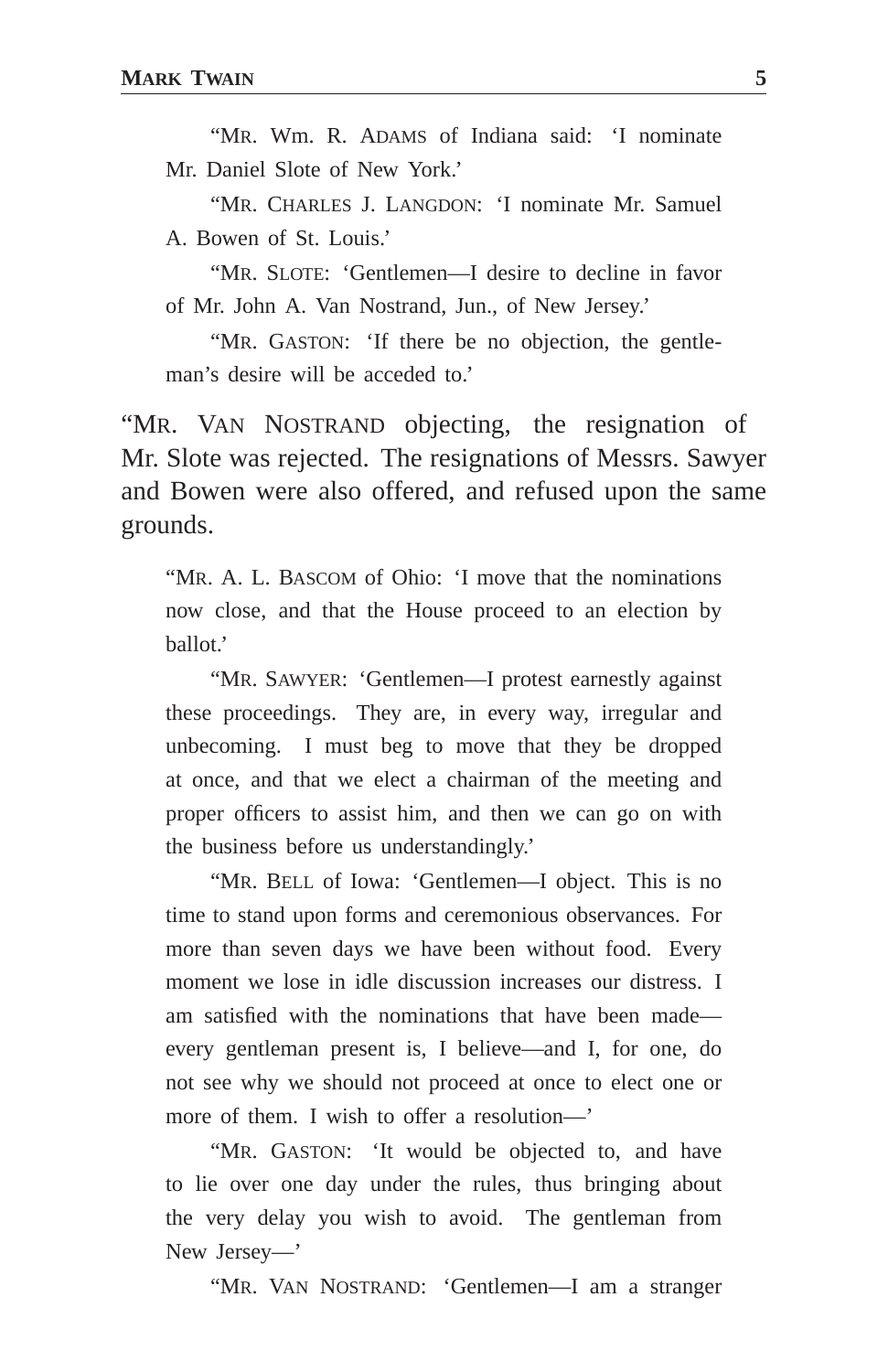among you; I have not sought the distinction that has been conferred upon me, and I feel a delicacy—'

"MR. MORGAN of Alabama (interrupting): 'I move the previous question.'

"The motion was carried, and further debate shut off, of course. The motion to elect officers was passed, and under it Mr. Gaston was chosen chairman, Mr. Blake, secretary, Messrs. Holcomb, Dyer, and Baldwin a committee on nominations, and Mr. R. M. Howland, purveyor, to assist the committee in making selections.

"A recess of half an hour was then taken, and some little caucusing followed. At the sound of the gavel the meeting reassembled, and the committee reported in favor of Messrs. George Ferguson of Kentucky, Lucien Herrman of Louisiana, and W. Messick of Colorado as candidates. The report was accepted.

"MR. ROGERS of Missouri: 'Mr. President, — The report being properly before the House now, I move to amend it by substituting for the name of Mr. Herrman that of Mr. Lucius Harris of St. Louis, who is well and honorably known to us all. I do not wish to be understood as casting the least reflection upon the high character and standing of the gentleman from Louisiana—far from it. I respect and esteem him as much as any gentleman here present possibly can; but none of us can be blind to the fact that he has lost more flesh during the week that we have lain here than any among us—none of us can be blind to the fact that the committee has been derelict in its duty, either through negligence or a graver fault, in thus offering for our suffrages a gentleman who, however pure his own motives may be, has really less nutriment in him—'

"THE CHAIR: 'The gentleman from Missouri will take his seat. The Chair cannot allow the integrity of the committee to be questioned save by the regular course, under the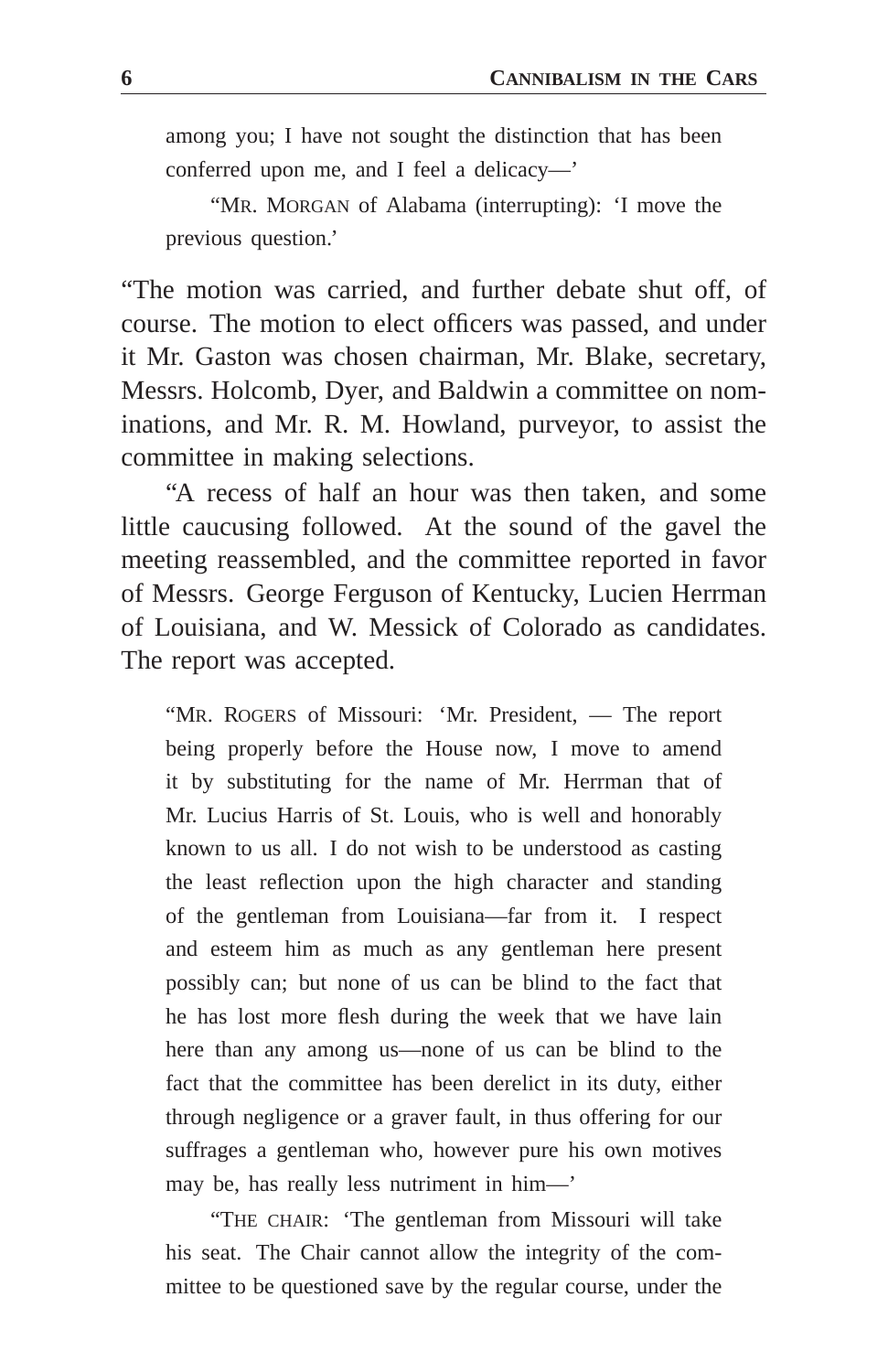rules. What action will the House take upon the gentleman's motion?'

"MR. HALLIDAY of Virginia: 'I move to further amend the report by substituting Mr. Harvey Davis of Oregon for Mr. Messick. It may be urged by gentlemen that the hardships and privations of a frontier life have rendered Mr. Davis tough; but, gentlemen, is this a time to cavil at toughness? Is this a time to be fastidious concerning trifles? Is this a time to dispute about matters of paltry significance? No, gentlemen, bulk is what we desire—substance, weight, bulk—these are the supreme requisites now—not talent, not genius, not education. I insist upon my motion.'

"MR. MORGAN (excitedly): 'Mr. Chairman—I do most strenuously object to this amendment. The gentleman from Oregon is old, and furthermore is bulky only in bone not in flesh. I ask the gentleman from Virginia if it is soup we want instead of solid sustenance? if he would delude us with shadows? if he would mock our suffering with an Oregonian specter? I ask him if he can look upon the anxious faces around him, if he can gaze into our sad eyes, if he can listen to the beating of our expectant hearts, and still thrust this famine-stricken fraud upon us? I ask him if he can think of our desolate state, of our past sorrows, of our dark future, and still unpityingly foist upon us this wreck, this ruin, this tottering swindle, this gnarled and blighted and sapless vagabond from Oregon's hospitable shores? Never!' [*Applause*.]

"The amendment was put to vote, after a fiery debate, and lost. Mr. Harris was substituted on the first amendment. The balloting then began. Five ballots were held without a choice. On the sixth, Mr. Harris was elected, all voting for him but himself. It was then moved that his election should be ratified by acclamation, which was lost, in consequence of his again voting against himself.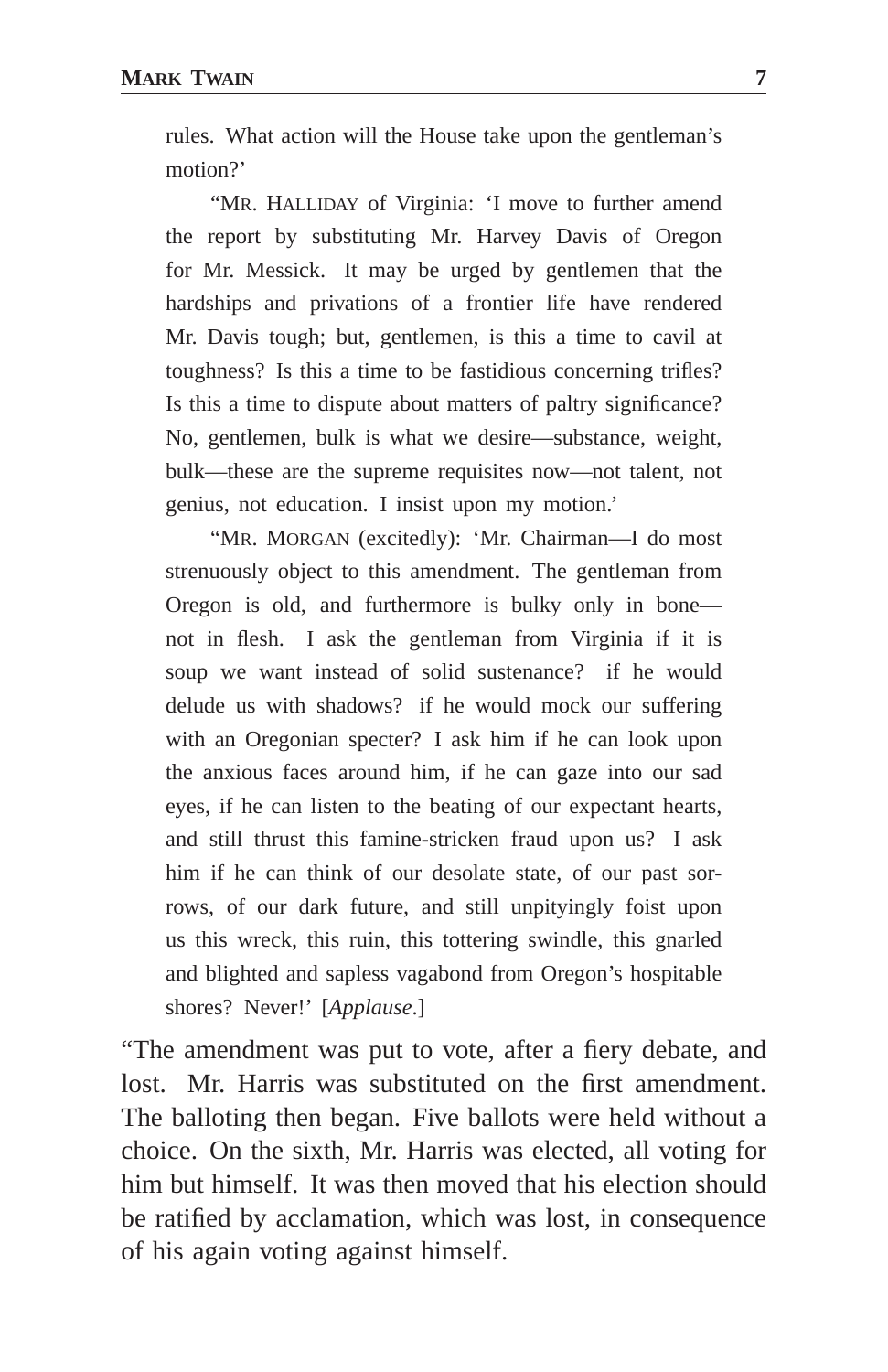"MR. RADWAY moved that the House now take up the remaining candidates, and go into an election for breakfast. This was carried.

"On the first ballot—there was a tie, half the members favoring one candidate on account of his youth, and half favoring the other on account of his superior size. The President gave the casting vote for the latter, Mr. Messick. This decision created considerable dissatisfaction among the friends of Mr. Ferguson, the defeated candidate, and there was some talk of demanding a new ballot; but in the midst of it a motion to adjourn was carried, and the meeting broke up at once.

"The preparations for supper diverted the attention of the Ferguson faction from the discussion of their grievance for a long time, and then, when they would have taken it up again, the happy announcement that Mr. Harris was ready drove all thought of it to the winds.

"We improvised tables by propping up the backs of carseats, and sat down with hearts full of gratitude to the finest supper that had blessed our vision for seven torturing days. How changed we were from what we had been a few short hours before! Hopeless, sad-eyed misery, hunger, feverish anxiety, desperation, then; thankfulness, serenity, joy too deep for utterance now. That I know was the cheeriest hour of my eventful life. The winds howled, and blew the snow wildly about our prison house, but they were powerless to distress us any more. I liked Harris. He might have been better done, perhaps, but I am free to say that no man ever agreed with me better than Harris, or afforded me so large a degree of satisfaction. Messick was very well, though rather high-flavored, but for genuine nutritiousness and delicacy of fiber, give me Harris. Messick had his good points—I will not attempt to deny it, nor do I wish to do it but he was no more fitted for breakfast than a mummy would be, sir—not a bit. Lean?—why, bless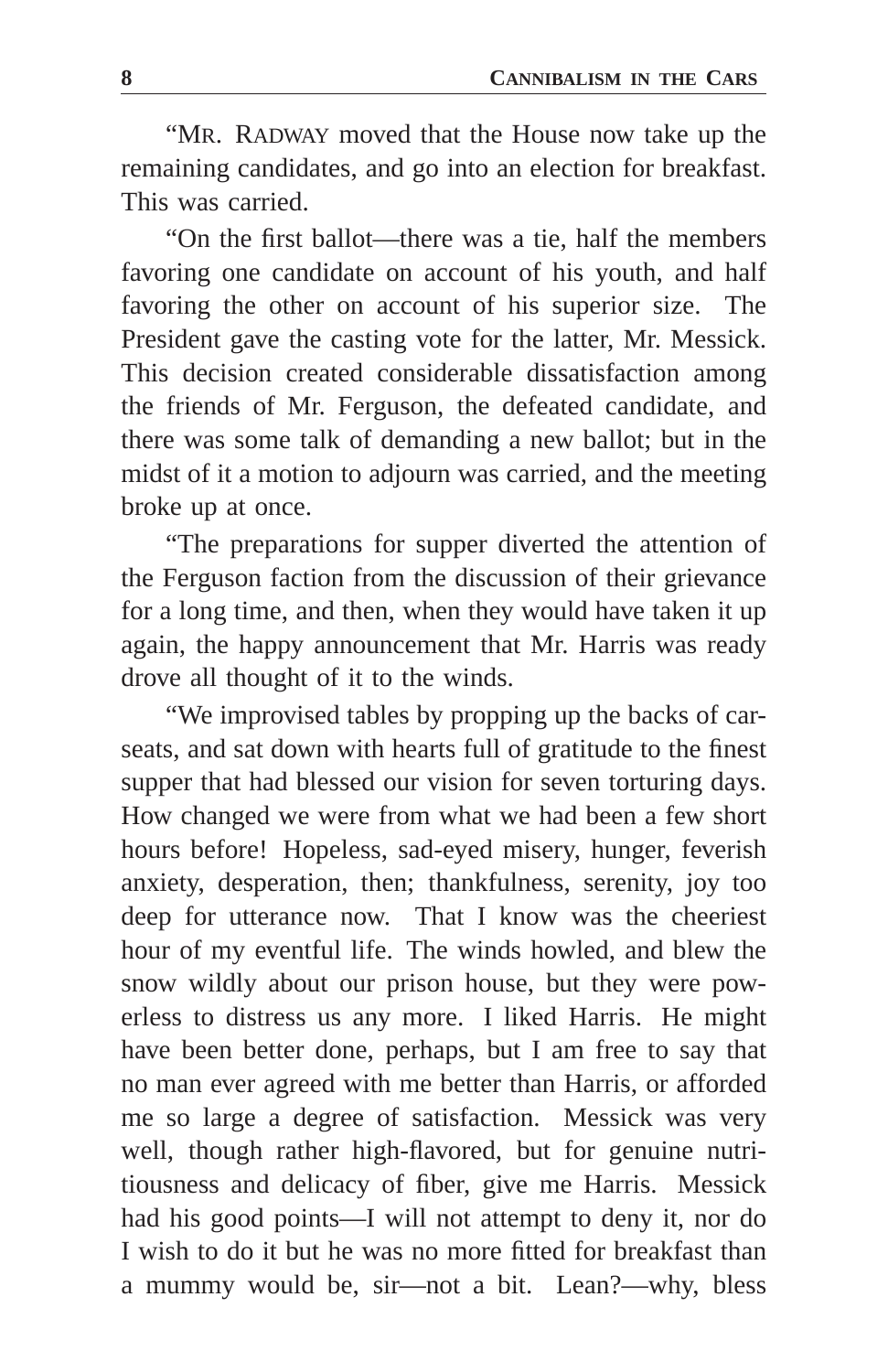me!—and tough? Ah, he was very tough! You could not imagine it—you could never imagine anything like it."

"Do you mean to tell me that—"

"Do not interrupt me, please. After breakfast we elected a man by the name of Walker, from Detroit, for supper. He was very good. I wrote his wife so afterward. He was worthy of all praise. I shall always remember Walker. He was a little rare, but very good. And then the next morning we had Morgan of Alabama for breakfast. He was one of the finest men I ever sat down to; handsome, educated, refined, spoke several languages fluently—a perfect gentleman—he was a perfect gentleman, and singularly juicy. For supper we had that Oregon patriarch, and he was a fraud, there is no question about it—old, scraggy, tough, nobody can picture the reality. I finally said, gentlemen, you can do as you like, but I will wait for another election. And Grimes of Illinois said, 'Gentlemen, I will wait also. When you elect a man that has something to recommend him, I shall be glad to join you again.' It soon became evident that there was general dissatisfaction with Davis of Oregon, and so, to preserve the good will that had prevailed so pleasantly since we had had Harris, an election was called, and the result of it was that Baker of Georgia was chosen. He was splendid! Well, well—after that we had Doolittle, and Hawkins, and McElroy (there was some complaint about McElroy, because he was uncommonly short and thin), and Penrod, and two Smiths, and Bailey (Bailey had a wooden leg, which was clear loss, but he was otherwise good), and an Indian boy, and an organgrinder, and a gentleman by the name of Buckminster—a poor stick of a vagabond that wasn't any good for company and no account for breakfast. We were glad we got him elected before relief came."

"And so the blessed relief did come at last?"

"Yes, it came one bright, sunny morning, just after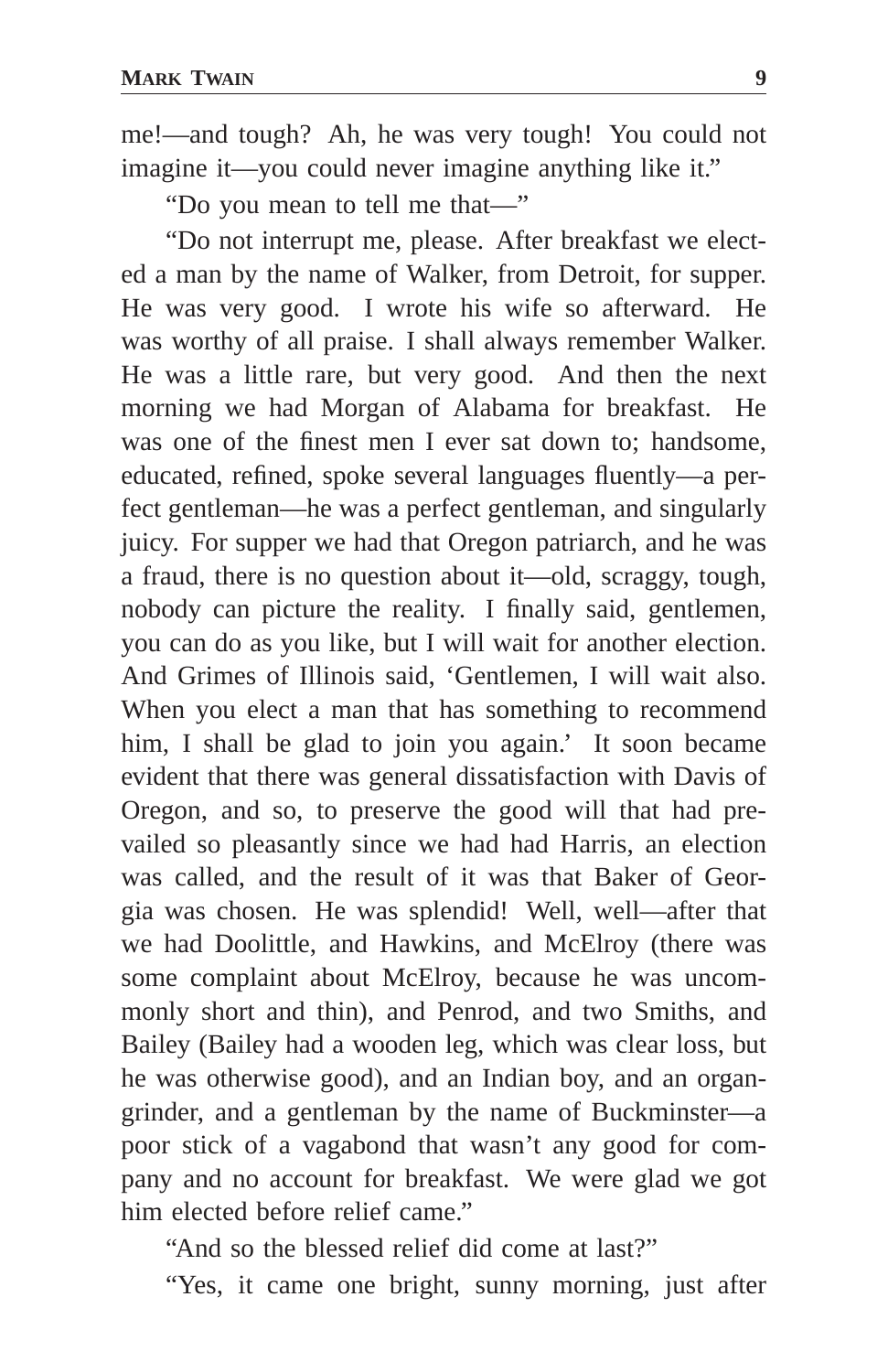election. John Murphy was the choice, and there never was a better, I am willing to testify; but John Murphy came home with us, in the train that came to succor us, and lived to marry the widow Harris—"

"Relict of—"

"Relict of our first choice. He married her, and is happy and respected and prosperous yet. Ah, it was like a novel, sir—it was like a romance. This is my stopping-place, sir; I must bid you goodby. Any time that you can make it convenient to tarry a day or two with me, I shall be glad to have you. I like you, sir; I have conceived an affection for you. I could like you as well as I liked Harris himself, sir. Good day, sir, and a pleasant journey."

He was gone. I never felt so stunned, so distressed, so bewildered in my life. But in my soul I was glad he was gone. With all his gentleness of manner and his soft voice, I shuddered whenever he turned his hungry eye upon me; and when I heard that I had achieved his perilous affection, and that I stood almost with the late Harris in his esteem, my heart fairly stood still!

I was bewildered beyond description. I did not doubt his word; I could not question a single item in a statement so stamped with the earnestness of truth as his; but its dreadful details overpowered me, and threw my thoughts into hopeless confusion. I saw the conductor looking at me. I said, "Who is that man?"

"He was a member of Congress once, and a good one. But he got caught in a snow-drift in the cars, and like to have been starved to death. He got so frost-bitten and frozen up generally, and used up for want of something to eat, that he was sick and out of his head two or three months afterward. He is all right now, only he is a monomaniac, and when he gets on that old subject he never stops till he has eat up that whole car-load of people he talks about. He would have finished the crowd by this time,